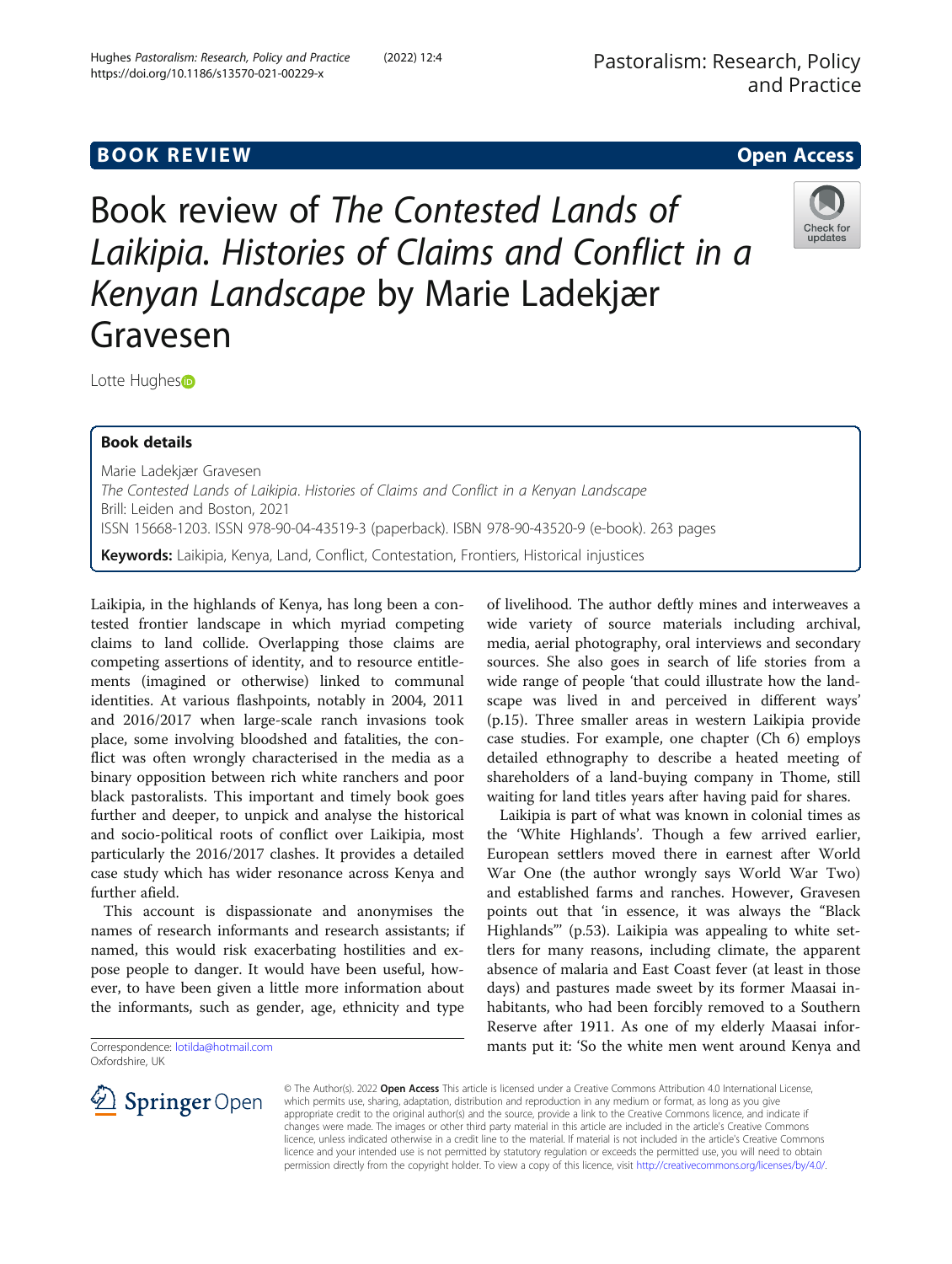their preferred place was Entorror [the Maa word for Laikipia] – they saw it was a good place for keeping livestock, and a place where there were no diseases, so they settled there.' Some Maasai returned north after the forced move, and were able to regain a foothold, and rebuild their herds, by labouring on white-owned farms. This was also the case in parts of the Rift Valley.

Starting in the nineteenth century, Gravesen sets out to examine different types of changes that have significance for how Laikipia has been transformed over time: 'the shift in the types of claims to land and their manifestation; the increasing tendency to enclose resources; land redistribution and the creation of land-buying companies; and changing land-use fragmentation' (p. 9). She examines five main categories of inhabitant who are making claims to land: the pastoralists, the smallholders, the ranchers, conservationists and absentees. Each group tends to blame the others for their predicament, often using ethnic slurs and ethnic othering (Ch 4). Some people accuse others of being 'backward' and misusing land in order to 'justify' their claim to it. This is one of many colonial continuities. Post-independence, Laikipia quickly became a site of contestation between KANU and KADU's conflicting visions of resource allocation. The Africanisation of land did not benefit all Kenyans, since it favoured Kikuyu—all the president's men. Government resettlement schemes specifically centred on settling the Kikuyu; the negative effects of this can be seen to this day. The pernicious role of land-buying companies in 'swind[ling] innocent people out of their lands' is also examined in detail (Ch 6).

The author's discussion of frontiers, and both symbolic and spatial enclosure, is particularly insightful (Ch 5). She follows Kopytoff and (David McDermott) Hughes in understanding the term 'frontier' in this way: 'not as a static label but as a fluid category that changes over time depending on the degree of state presence and control' (p.126). She describes 'islands of places' having formed as a result of fragmentation. Fragmentation is a theme throughout, as the author vividly describes moving from one 'island' to another, such as from urban spaces to ranches. She notes that Laikipia itself is 'almost … an enclosure: an island within the nation-state of Kenya' (p.123). This fragmentation, both socio-ecological and socio-economic, has had consequences, Gravesen argues, for 'how the frontier is integrated as a combined, governed state space' (p. 141). Yet the state emerges from this account as being absent, much of the time. Compared to surrounding areas, Laikipia is characterised outside the towns, conservancies and ranches as lacking state services and adequate security. Laikipians perceive a longstanding breakdown in government, which has left a power vacuum into which wealthy political opportunists have moved. 'The absence of authorities creates possibilities for acting opportunistically to prosper at the expense of others' (p.227). Today, 'an argument of belonging to a piece of land is more determined by a person's wealth (and political connections) than by their connectivity to the land' (p.128). However, that claim is somewhat contradicted by the autochthonous narratives of belonging which the author also discusses, as well as the fact that pastoralists have spent decades living on absentee-owned land, while poor smallholders have spent years developing shambas despite not having title deeds (p. 142).

Gravesen notes: 'it is important to underline that … tension and violence in Laikipia [cannot] be determined to have arisen solely in relation to post-Independence settlements, nor was it always initiated based on anticolonial sentiments, even though these elements weigh strongly among the different groups' historical experiences' (p.8.) But as she says, the fact that historical grievances remain unresolved undoubtedly contributes to the potential for ongoing tension and conflict. Some local pastoralist groups currently have high hopes that the National Land Commission will resolve these, but that is highly unlikely; all it can do is make recommendations. Anyhow, how could one group's historical injustices be redressed without causing injustice to another group, possibly involving displacement and loss?

It would have been useful to have examined the longterm impact of the colonial policy of 'native reserves' on persistent notions of ethnic exclusivity. The imposition of boundaries increasingly concretised ethnic categories over time and fostered the notion that every community had its 'rightful' place. The 'White Highlands' was effectively a white European reserve or ghetto, the only difference between this and native reserves being (of course) that its occupants were free to come and go. To this day, some Kenyans, black and white, still use neo-colonial notions of reservation, and its bedfellow ethnic exclusivity, to support their claims to ownership and entitlement. It is one of many post-colonial ironies.

I found it odd that Gravesen fails to explore the role of climate change in exacerbating contestation over land and resources. Drought is mentioned occasionally, for example in Chapter 7, and in claims by the anonymous author of a mysterious report (I also saw it), circulated online in June 2017, as having 'driven pastoralist elites to form a network to claim access to resources' (p.5). But a fuller discussion would have been welcome of the ways in which climate change has degraded and depleted natural resources, and led to more people fighting over less and less productive land. Conflict tends to peak at times of climatic crisis, a crisis which further marginalises the already marginalised and vulnerable. Another key omission is a discussion of devolution and its impacts on land contestation. Devolution has clearly multiplied the